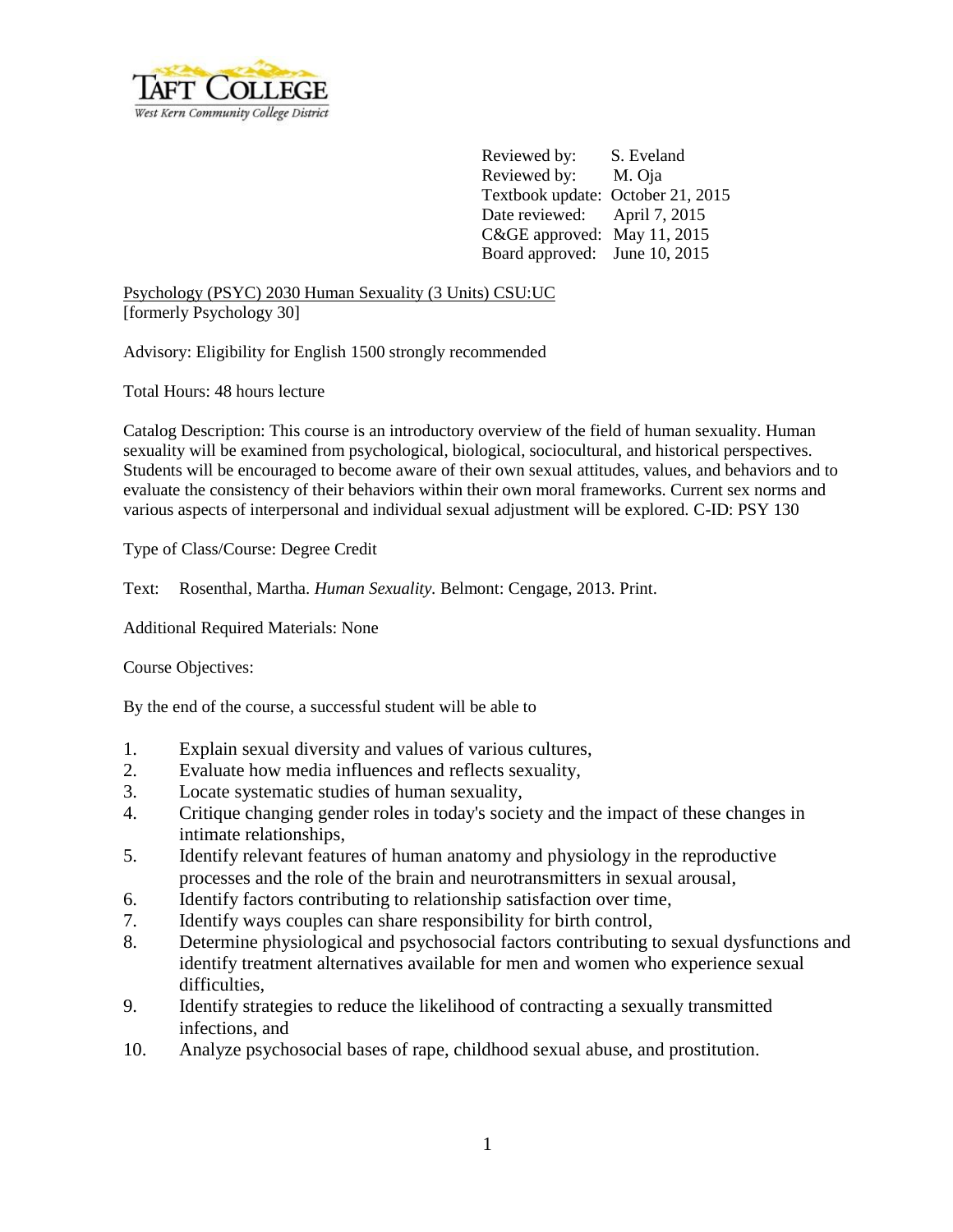

Course Scope and Content:

| Unit I   |                                                               | Why a Course in Human Sexuality?                            |  |  |  |
|----------|---------------------------------------------------------------|-------------------------------------------------------------|--|--|--|
|          | Α.                                                            | Cross-cultural comparisons                                  |  |  |  |
|          | <b>B.</b>                                                     | Historical perspectives                                     |  |  |  |
|          | $C_{\cdot}$                                                   | What influences our attitudes about sex today?              |  |  |  |
|          | D.                                                            | Sex as a science                                            |  |  |  |
|          | E.                                                            | Scientific methodology                                      |  |  |  |
|          | F.                                                            | Sexuality education                                         |  |  |  |
|          | G.                                                            | Social values and sexuality                                 |  |  |  |
| Unit II  | Our Sexual and Reproductive Anatomy                           |                                                             |  |  |  |
|          | A.                                                            | External female anatomy                                     |  |  |  |
|          | <b>B.</b>                                                     | Internal female anatomy                                     |  |  |  |
|          | C.                                                            | External male anatomy                                       |  |  |  |
|          | D.                                                            | Internal male anatomy                                       |  |  |  |
|          | $E_{\cdot}$                                                   | The brain                                                   |  |  |  |
|          | F <sub>r</sub>                                                | Our sexual bodies                                           |  |  |  |
|          | H.                                                            | Cross-cultural perspectives                                 |  |  |  |
| Unit III | Hormones and Sexuality                                        |                                                             |  |  |  |
|          | A.                                                            | The endocrine system                                        |  |  |  |
|          | <b>B.</b>                                                     | The menstrual cycle                                         |  |  |  |
|          | $C_{\cdot}$                                                   | Length of the menstrual cycle                               |  |  |  |
|          | D.                                                            | Menstrual synchrony and pheromones                          |  |  |  |
|          | E.                                                            | Menstrual versus estrous cycle                              |  |  |  |
|          | F.                                                            | Attitudes about menstruation today: Historical perspectives |  |  |  |
|          | G.                                                            | <b>Menstruation problems</b>                                |  |  |  |
|          | H.                                                            | Menstrual suppression: A cure or more negativity?           |  |  |  |
|          | I.                                                            | Regulation of male hormones                                 |  |  |  |
|          | J.                                                            | Hormones and sexual desire                                  |  |  |  |
|          | Κ.                                                            | Cross-cultural perspectives                                 |  |  |  |
| Unit IV  | Similarities and Differences in Our Sexual Responses          |                                                             |  |  |  |
|          | А.                                                            | Measurement of sexual responses                             |  |  |  |
|          | <b>B.</b>                                                     | <b>Models of Sexual Response</b>                            |  |  |  |
|          | C.                                                            | Men's sexual response cycle                                 |  |  |  |
|          | D.                                                            | Women's sexual response cycle                               |  |  |  |
|          | E.                                                            | Controversies about orgasms                                 |  |  |  |
|          | F <sub>r</sub>                                                | Penis size: Does it matter?                                 |  |  |  |
|          | G.                                                            | Aphrodisiacs: Do they help?                                 |  |  |  |
|          | H.                                                            | Sexuality and people with disabilities                      |  |  |  |
|          | I.                                                            | Cross-cultural perspectives                                 |  |  |  |
| Unit V   | Sexually Transmitted Infections and Sexually Related Diseases |                                                             |  |  |  |
|          | А.                                                            | What are they, and who gets them?                           |  |  |  |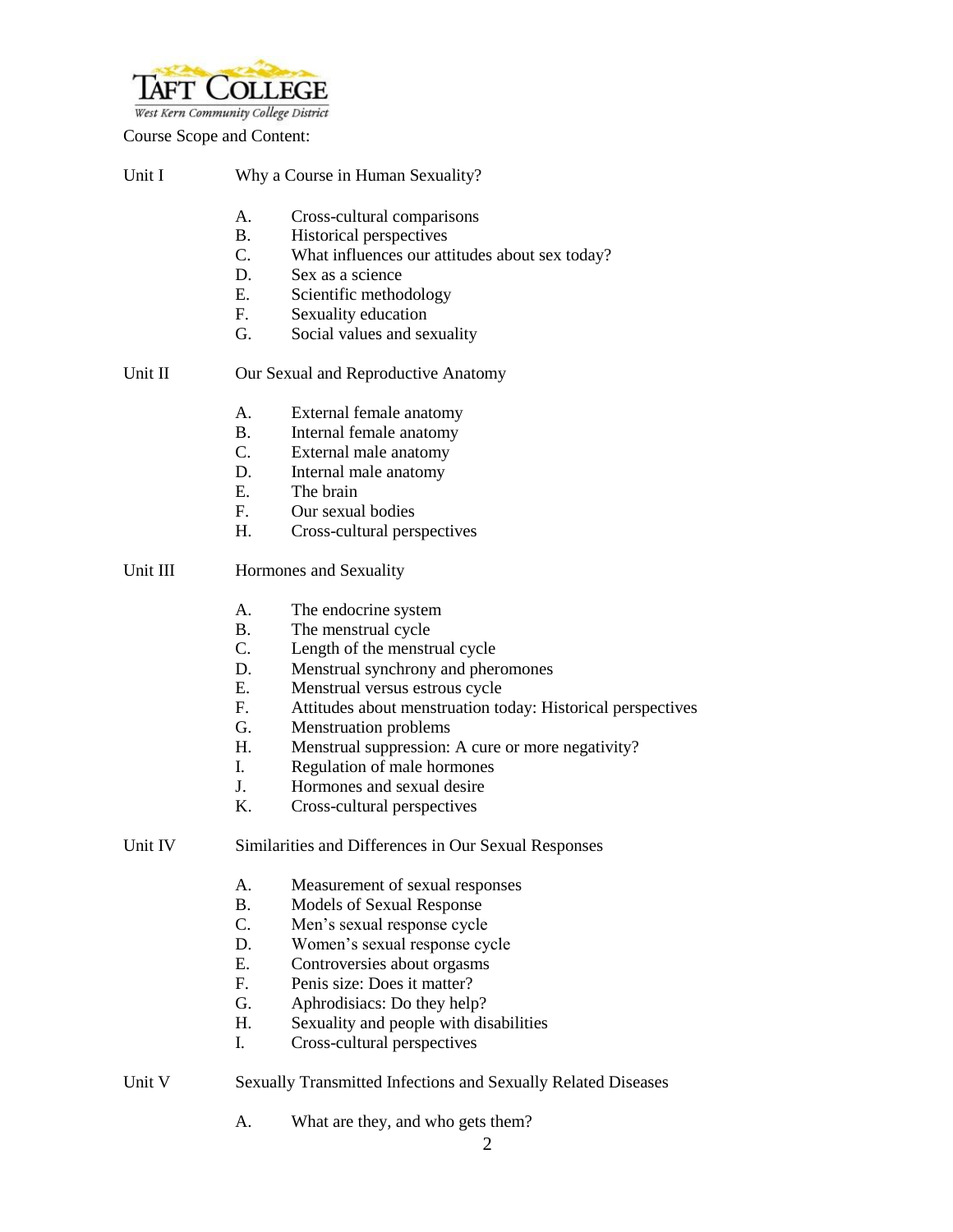

- B. Where did they come from?
- C. Gonorrhea
- D. Chlamydia and nongonococcal urethritis
- E. Syphilis
- F. Less common bacterial STIs
- G. Herpes
- H. Hepatitis
- I. Genital human papillomavirus infection
- J. Molluscum contagiosum
- K. HIV infection and AIDS
- L. Parasitic Infestations
- M. Vaginitis
- N. Cystitis and prostatitis
- O. Practicing safer sex
- P. What to do and where to go if you have an STI
- Q. Positive sexuality in the era of AIDS
- R. Cross-cultural perspectives

#### Unit VI Birth Control

- A. World population
- B. Evaluating different birth control methods
- C. Contraceptive myths
- D. Relatively ineffective methods
- E. Abstaining from sex
- F. Lactational amenorrhea method
- G. Fertility awareness: Abstaining from sex during ovulation
- H. Spermicides: Substances that kill sperm
- I. Barrier methods: Preventing sperm from meeting egg
- J. The IUD
- K. Hormonal methods of contraception
- L. Emergency contraception
- M. Voluntary sterilization
- N. Terminating pregnancies: Abortion
- O. Future technology
- P. Choosing a contraceptive method

## Unit VII Pregnancy and Childbirth

- A. Conception and implantation
- B. Pregnancy
- C. Complications of pregnancy
- D. Nutrition and exercise
- E. During pregnancy
- F. Preparing for childbirth
- G. Anesthetics or "natural" childbirth?
- H. Childbirth
- I. Problems with childbirth
- J. Afterwards
- K. Spacing pregnancies
- L. Infertility and impaired fecundity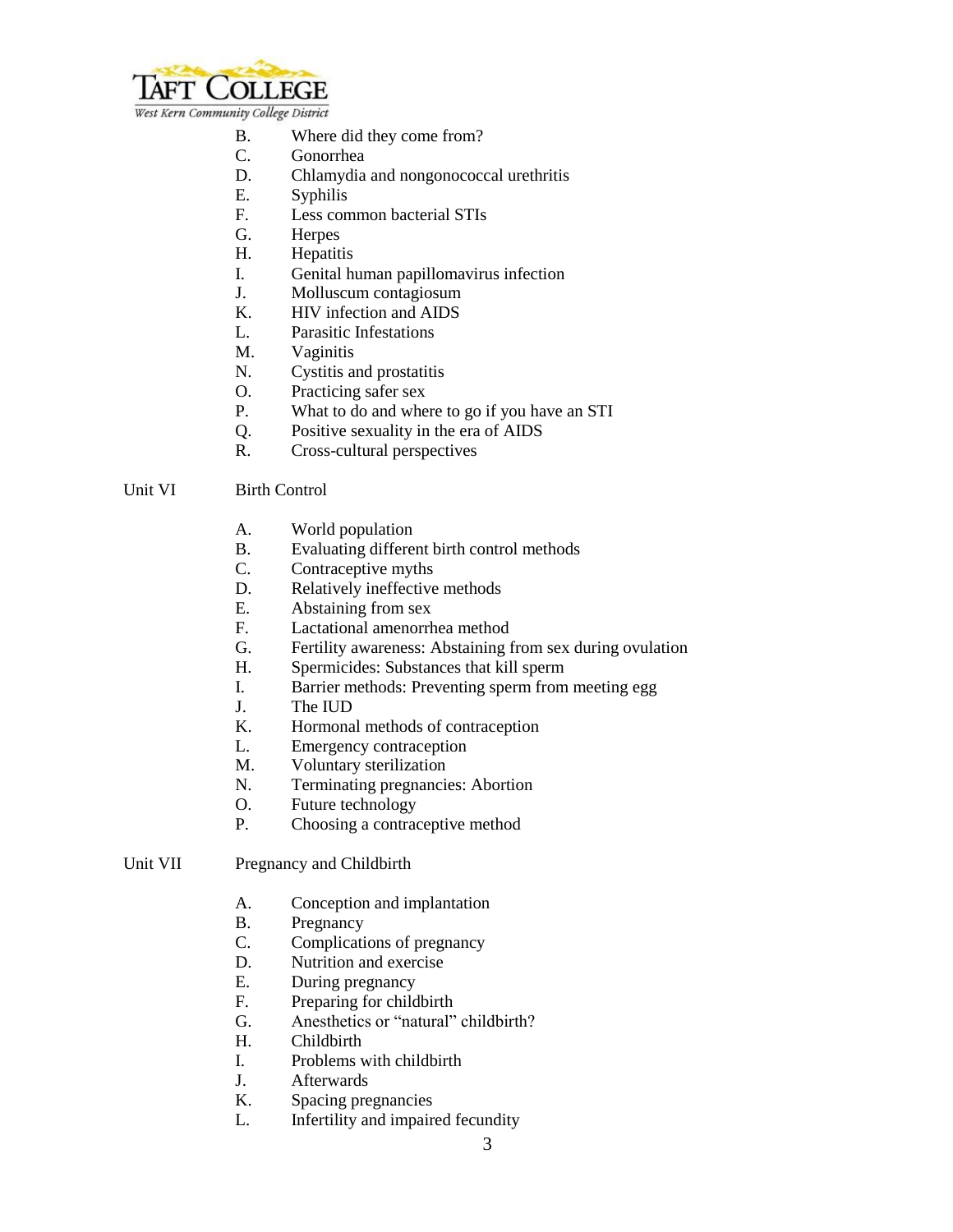

West Kern Community College District

| М. | Superfertility |  |
|----|----------------|--|
|    |                |  |

| Unit VIII |  |  | Becoming a Woman/Becoming a Man: Gender Identity and Gender Roles |
|-----------|--|--|-------------------------------------------------------------------|
|           |  |  |                                                                   |

- A. Biological influences of gender identity
- B. Variations of development: Intersexed individuals
- C. Gender and sex as social constructs
- D. Gender identity "disorder"
- E. Psychological theories of gender identity development
- F. Gender roles
- G. Cross-cultural perspectives

# Unit IX Sexual Orientation

- A. Prevalence of homosexuality and bisexuality
- B. Defining sexual orientation: Another look
- C. Sexual orientation, gender identity, and gender roles
- D. The origins of sexual orientation
- E. Homosexuality
- F. Can (should) sexual orientation be changed?
- G. Cross-cultural perspectives

### Unit X Life-Span Sexual Development

- A. Early infancy (Ages 0-1)
- B. Early childhood (Ages 2-6)
- C. The initial school-age years (Ages 7-11)
- D. Puberty (Ages 7-15)
- E. Adolescence (Ages 13-17)
- F. Emerging adulthood (Ages 18-25)
- G. Young adulthood (Adults aged 26-39)
- H. Middle age (Ages 40-59)
- I. The elderly years  $(Age 60+)$
- J. Talking with your children about sex
- K. Suggested sex education references to help parents
- L. Cross-cultural perspectives

## Unit XI Adult Sexual Behaviors and Attitudes

- A. What is normal?
- B. Masturbation
- C. Nocturnal orgasms
- D. Sexual fantasies
- E. Coital positions and locations
- F. Oral-genital sex
- G. Anal stimulation
- H. Preferred sexual behaviors
- I. The sexually healthy person
- J. Laws against consensual sex
- K. Cross-cultural perspectives
- L. Asexual typical variations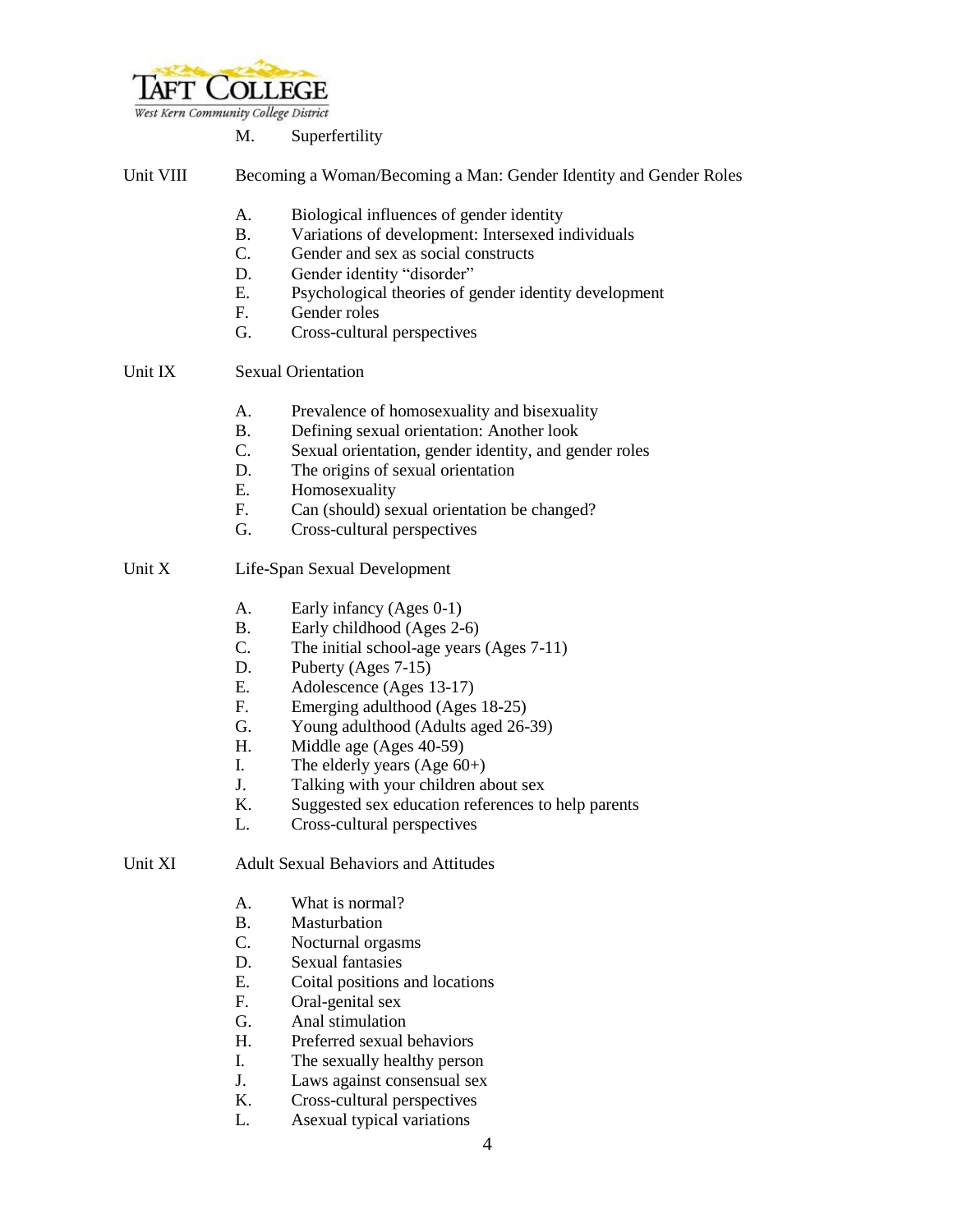

### Unit XII Love and Relationships

- A. History of romantic love
- B. Friendship versus romantic love
- C. How do I know if this is really love?
- D. Companionate love
- E. Sex without love
- F. Love without sex
- G. Prerequisites for love
- H. Theories of love
- I. Attachment theory of love
- J. Robert Sternberg's triangular theory of love
- K. John Lee's "many colors of love"
- L. Which theory is correct?
- M. Jealousy
- N. Maintaining a relationship
- O. Cross-cultural perspectives

### Unit XIII Sexual Problems and Therapy

- A. Individual differences and relationship conflicts
- B. Sexual therapy
- C. Sexual therapy techniques
- D. Male sexual problems
- E. Female sexual problems
- F. Hypersexuality: Compulsion, addiction or myth?
- G. Sexual problems among homosexuals
- H. Talking with your partner about sexual differences and problems
- I. Cross-cultural perspectives
- Unit XIV Paraphilias and Sexual Variants
	- A. Historical and sexual variants
	- B. The courtship disorders
	- C. Pedophilia
	- D. Fetishism, transvestism, and related paraphilias
	- E. Sadomasochism
	- F. Other paraphilias
	- G. What causes paraphilias?
	- H. Therapy

### Unit XV Sexual Victimization: Rape, Coercion, Harassment, and Abuse of Children

- A. Rape
- B. Sexual harassment
- C. Sexual abuse of children
- D. Incest
- E. Prosecution of sexual offenders
- F. Therapy
- G. Cross-cultural perspectives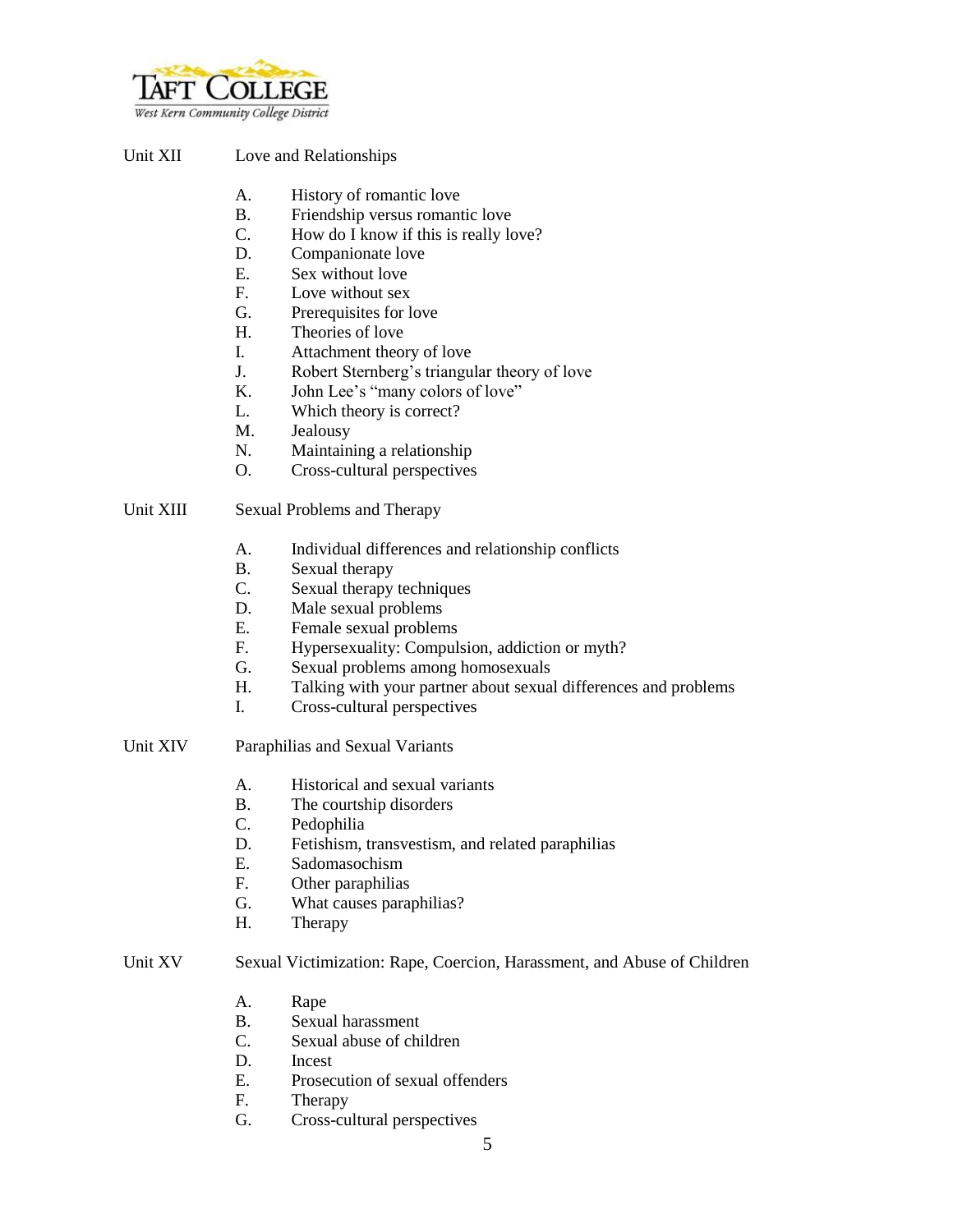

Unit XVI Selling Sex: Social and Legal Issues

- A. Pornography
- B. Internet Sex
- C. Prostitution and other sex work
- D. Sexuality and health: Prostitution and the AIDS virus

Learning Activities Required Outside of Class:

The students in this class will spend a minimum of 6 hours per week outside of the regular class time doing the following:

- 1. Studying
- 2. Answering questions
- 3. Completing required reading
- 4. Written work

Methods of Instruction:

- 1. Lectures
- 2. Class discussions
- 3. Audiovisual presentations
- 4. Guest lecturers

Methods of Evaluation:

- 1. Tests
- 2. Quizzes
- 3. Presentation(s)
- 4. Projects<br>5. Final example
- 5. Final examination
- 6. Student generated written work
- 7. Research paper

Supplemental Data:

| TOP Code:                 | 200100 Psychology, general |
|---------------------------|----------------------------|
| <b>SAM Priority Code:</b> | E: Non-occupational        |
| Funding Agency:           | Y: Not Applicable          |
| Program Status:           | 1: Program Applicable      |